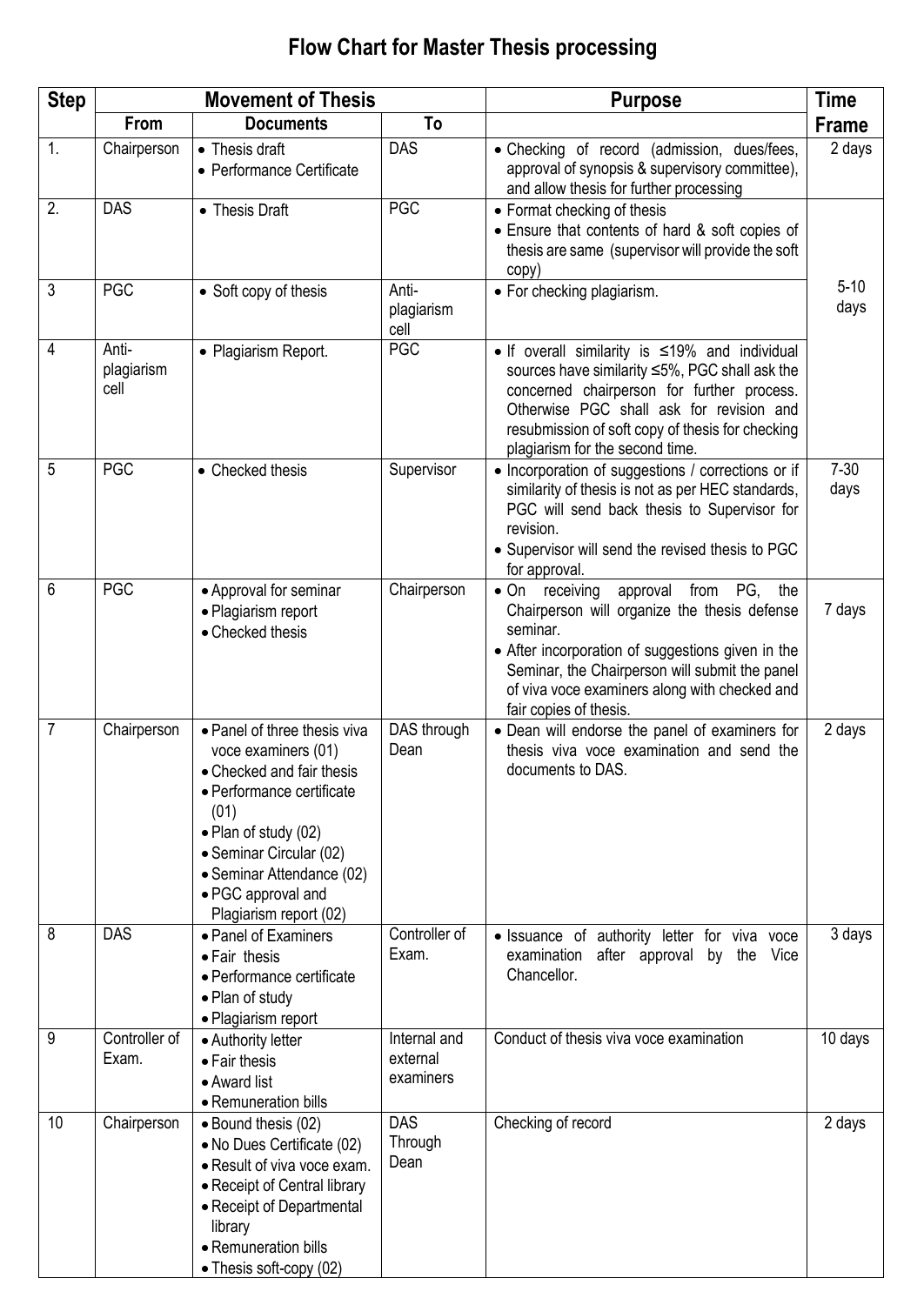|    |            | • Paid challan for<br>announcement of thesis<br>result                                                                                                                                                                                                      |                        |                          |        |
|----|------------|-------------------------------------------------------------------------------------------------------------------------------------------------------------------------------------------------------------------------------------------------------------|------------------------|--------------------------|--------|
| 11 | <b>DAS</b> | • Bound thesis<br>• No Dues Certificate<br>• Result of viva voce exam.<br>• Receipt of Central library<br>• Receipt of Departmental<br>library<br>• Remuneration bills<br>• Thesis soft-copy (01)<br>• Paid challan for<br>announcement of thesis<br>result | Controller of<br>Exam. | Announcement of results. | 3 days |